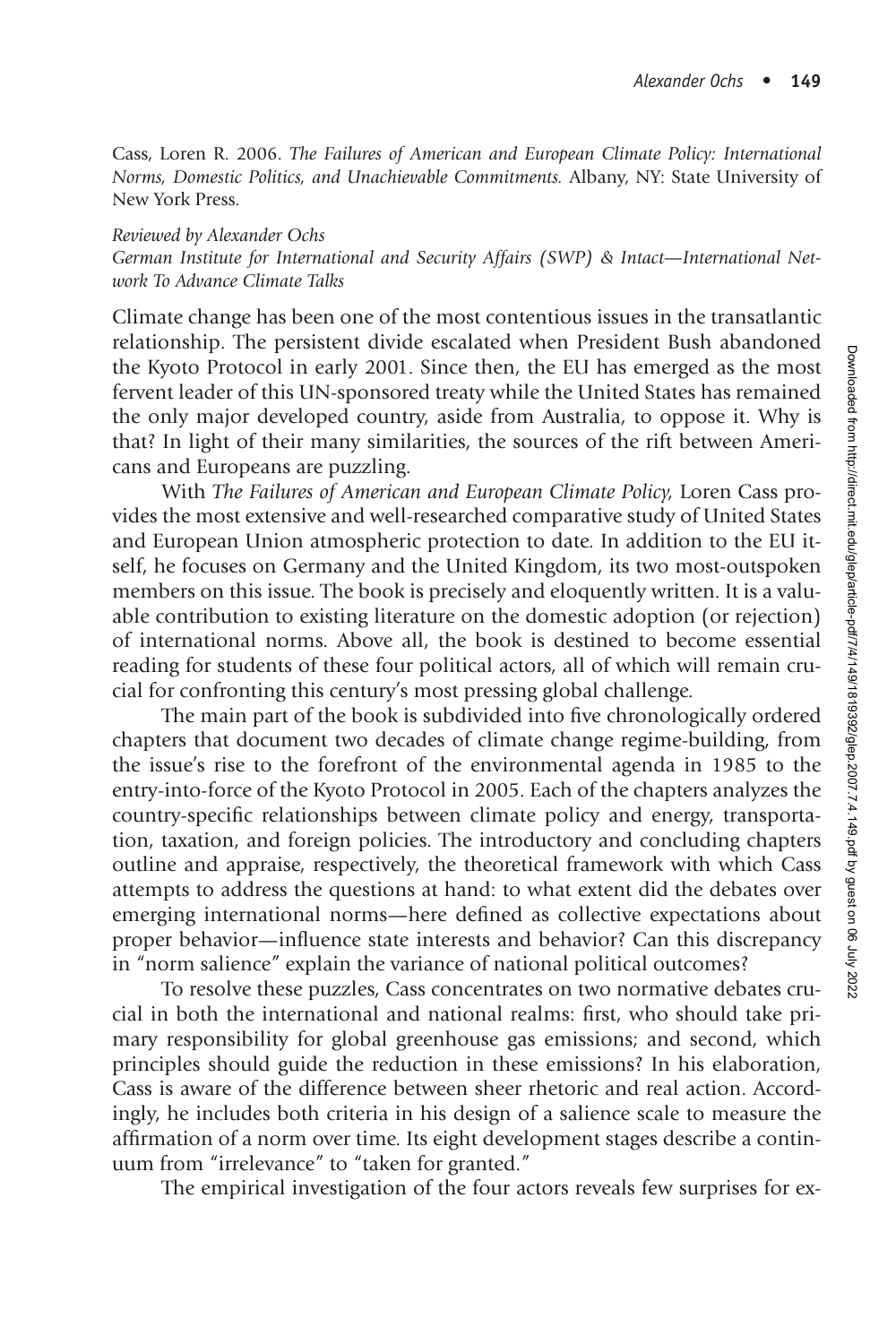perts in the field, but will be highly informative for anyone newly interested in the chronicles of climate negotiations. It shows the US administration's continuous struggle with climate change norms while these increasingly win acceptance internationally. From the early beginnings of the climate debates, the United States repudiated national responsibility for emissions and argued instead that reductions should be achieved wherever and by whatever means they were most cost-effective. Supported by the developing countries and environmental NGOs, however, most European states endorsed the norms that developed countries were obliged to a) take the lead in reductions, and b) achieve these reductions mainly at home. The flexibility mechanisms of the Kyoto protocol (emissions trading, joint implementation, and clean development mechanism) were long seen with great suspicion by the EU and it "took a revolutionary change such as the American repudiation of Kyoto to permit the EU to alter its position" (p. 227).

While Germany established itself as an early leader in international climate policy, the United Kingdom initially paid tribute to its special relationship to the United States and tried to serve as a bridge between both entities. Faced with the opposition of powerful organized interests, however, the United States, the United Kingdom, and Germany all encountered great difficulty in achieving rigorous domestic reform of their emission-intense economic sectors, despite studies on both sides of the Atlantic showing that deep cuts were possible at limited or no costs to society at large. Accordingly, the largest emission reductions were the result of the privatization of the electricity-generating industry in the UK and the shutdown of inefficient Eastern German industry after the country's reunification. Cass does not elaborate on why, however, such "cheap" reform has not occurred in the extremely energy-inefficient United States. The remaining transatlantic variance in both rhetoric and action can be attributed to a wide selection of factors, including the importance of initial framing (while the EU has early recognized climate change as an important threat, the United States has always seen climate *policy* as a potential threat to its economy), the existence of a mostly apathetic US public, and the greater congruence between the international climate norms and domestic political norms in Europe. Other factors, like the political party affiliation of a given government and the international persuasion seem to play a less important role.

Impenitently positivist in methodology, Cass presents a model for the salience of international norms that tries to find the middle ground between liberal and constructivist approaches. In his view, actors "strategically use norms to pursue both ideational and material interests" (p. 6). He follows earlier studies in the field that have repudiated utilitarian unitary-actor approaches as convincing models for the climate policies of states. The observed transatlantic differences on climate change *despite* a presumable interest congruence (e.g. by means of corresponding cost-benefit analyses) point to other important factors than simplified national power or wealth considerations. Instead, governments play two-level games. While Cass does not treat the state as a black-boxed *homo*